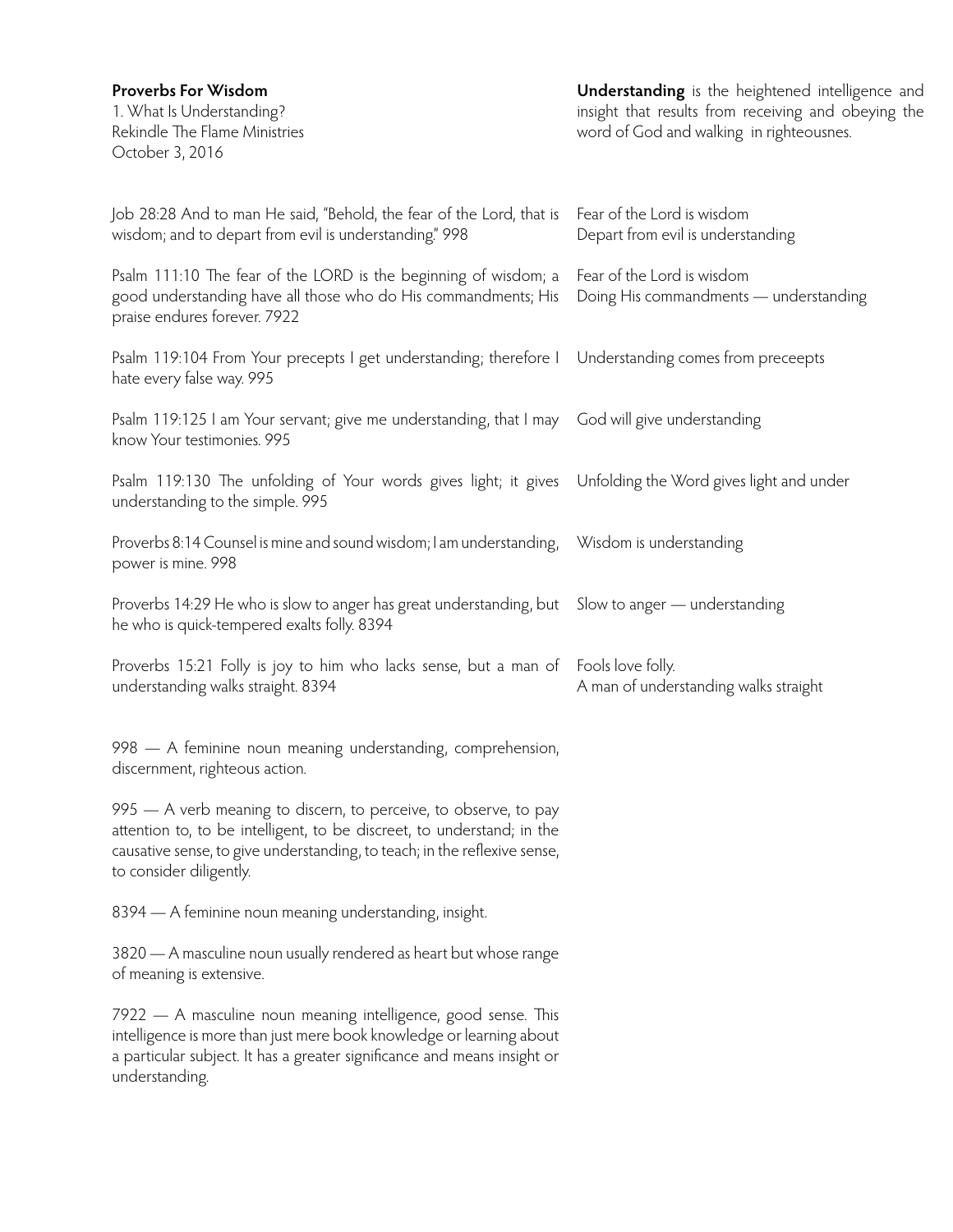## **Proverbs For Wisdom**

2. What Is Wisdom? Rekindle The Flame Ministries October 3, 2016

| Proverbs 1:7 The fear of the LORD is the beginning of knowledge;<br>fools despise wisdom and instruction.                                                                       | Wisdon Goes With<br>Fearing God                                           |
|---------------------------------------------------------------------------------------------------------------------------------------------------------------------------------|---------------------------------------------------------------------------|
| Proverbs 2:7 He stores up sound wisdom for the upright; He is a<br>shield to those who walk in integrity,                                                                       | Being upright                                                             |
| Proverbs 9:10 The fear of the LORD is the beginning of wisdom, and Fearing the Lord<br>the knowledge of the Holy One is understanding.                                          |                                                                           |
| Proverbs 24:7 Wisdom is too exalted for a fool, he does not open his Not with fools<br>mouth in the gate.                                                                       |                                                                           |
| Proverbs 1:20 Wisdom shouts in the street, she lifts her voice in the<br>square;                                                                                                | Wisdom is Available                                                       |
| Proverbs 18:4 The words of a man's mouth are deep waters; the Readily and freely available<br>fountain of wisdom is a bubbling brook.                                           |                                                                           |
| Proverbs 3:19 The LORD by wisdom founded the earth, by<br>understanding He established the heavens.                                                                             | Wisdom is Functional<br>It's the foundation of creation                   |
| Proverbs 8:11 For wisdom is better than jewels; and all desirable<br>things cannot compare with her. 12 I, wisdom, dwell with prudence,<br>and I find knowledge and discretion. | Most valuable thing and comes with prudence,<br>knowledge, and discretion |
| Proverbs 8:14 Counsel is mine and sound wisdom; I am understanding, Wisdom is understanding<br>power is mine.                                                                   |                                                                           |
| Proverbs 9:1 Wisdom has built her house, she has hewn out her seven Wisdom is structural<br>pillars;                                                                            |                                                                           |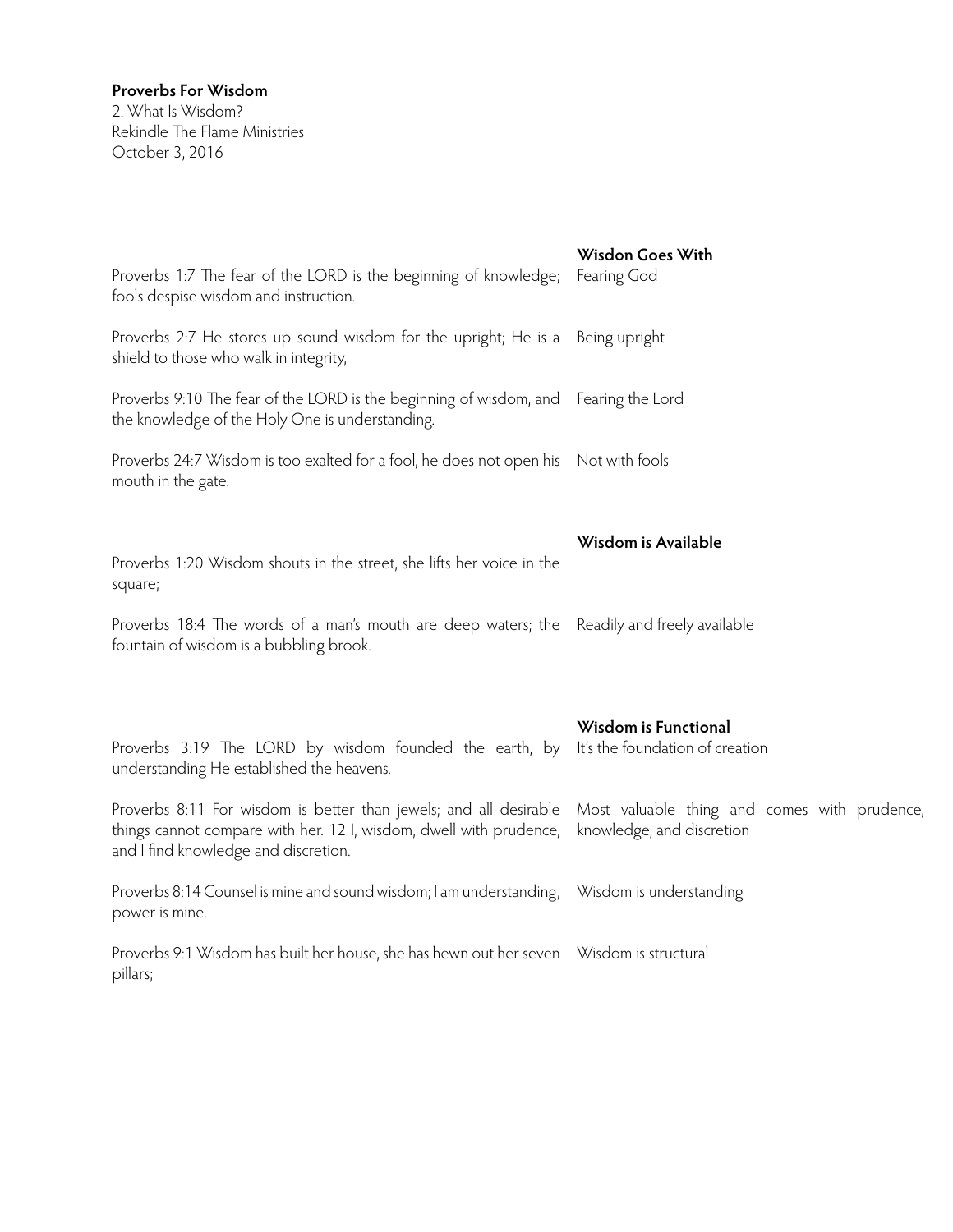## **Proverbs For Wisdom**

3. Attaining Wisdom Rekindle The Flame Ministries October 3, 2016

| Proverbs 1:2 To know wisdom and instruction, to discern the sayings See the Book of Proverbs<br>of understanding,                                    |                                         |
|------------------------------------------------------------------------------------------------------------------------------------------------------|-----------------------------------------|
| Proverbs 2:2 Make your ear attentive to wisdom, incline your heart to<br>understanding;                                                              | Pay attention                           |
| Proverbs 2:6 For the LORD gives wisdom; from His mouth come<br>knowledge and understanding.                                                          | God will give it to you                 |
| Proverbs 2:10 For wisdom will enter your heart and knowledge will<br>be pleasant to your soul;                                                       | Receive it                              |
| Proverbs 3:13 How blessed is the man who finds wisdom and the man<br>who gains understanding.                                                        | Get the blessing and also understanding |
| Proverbs 4:5 Acquire wisdom! Acquire understanding! Do not forget Get wisdom along with understanding<br>nor turn away from the words of my mouth.   |                                         |
| Proverbs 4:7 The beginning of wisdom is: acquire wisdom; and with Acquire it and get understanding<br>all your acquiring, get understanding.         |                                         |
| Proverbs 5:1 My son, give attention to my wisdom, incline your ear to<br>my understanding;                                                           | Parental pay attention                  |
| Proverbs 8:5 O naive ones, understand prudence; and, O fools, Let it change you<br>understand wisdom.                                                |                                         |
| Proverbs 10:13 On the lips of the discerning, wisdom is found, but a Goes with discernment<br>rod is for the back of him who lacks understanding.    |                                         |
| Proverbs 11:2 When pride comes, then comes dishonor, but with the Goes with humility<br>humble is wisdom.                                            |                                         |
| Proverbs 13:10 Through insolence comes nothing but strife, but If you're teachable you can have wwisdom<br>wisdom is with those who receive counsel. |                                         |
| Proverbs 14:6 A scoffer seeks wisdom and finds none, but knowledge<br>is easy to one who has understanding.                                          | First develop undersstanding            |
| Proverbs 15:33 The fear of the LORD is the instruction for wisdom, Fear the Lord and be humble<br>and before honor comes humility.                   |                                         |
| Proverbs 16:16 How much better it is to get wisdom than gold! And<br>to get understanding is to be chosen above silver.                              | Be sure to highly value wisdom          |
|                                                                                                                                                      |                                         |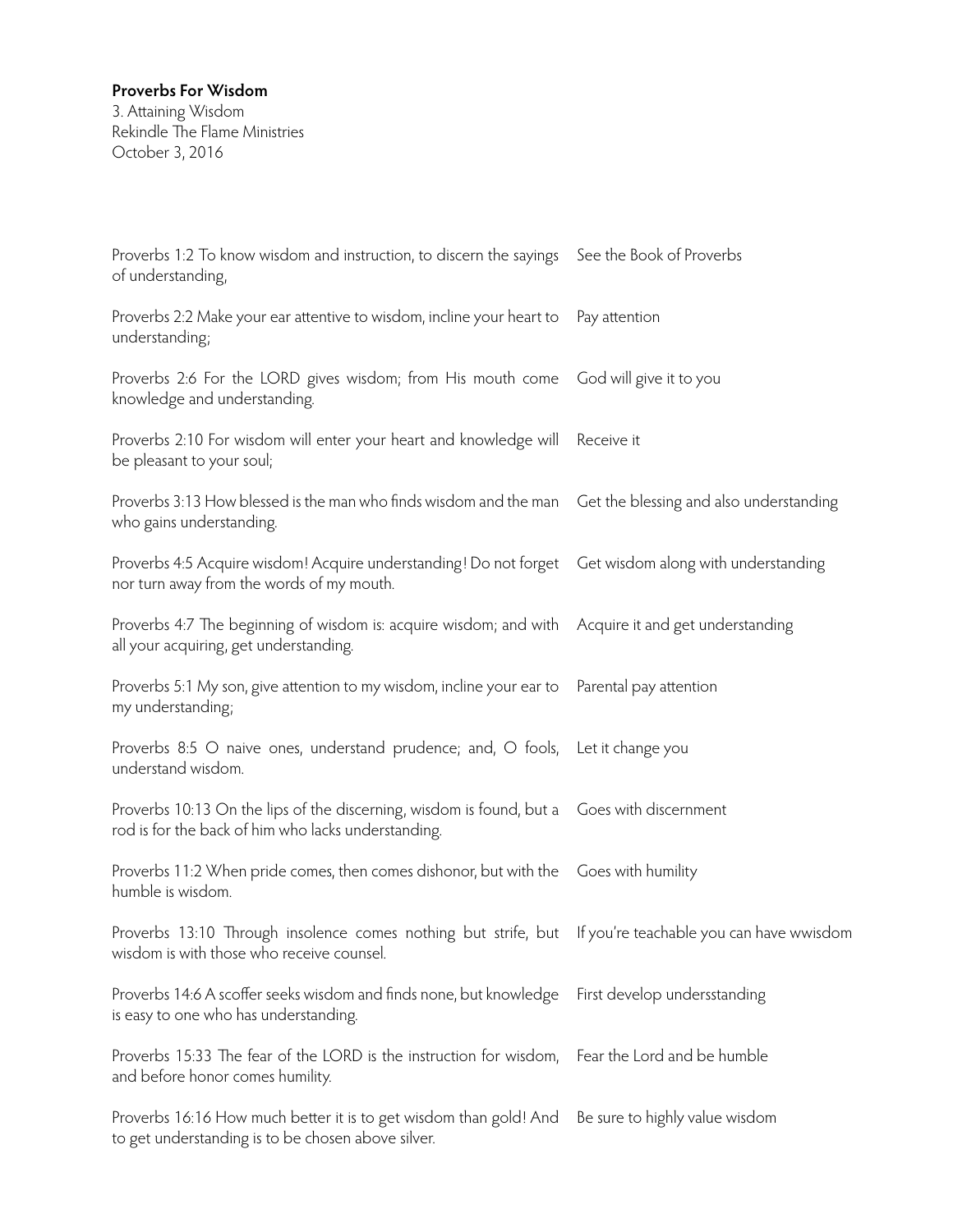Proverbs 19:8 He who gets wisdom loves his own soul; he who keeps Wisdom will only benefit you understanding will find good.

Proverbs 23:23 Buy truth, and do not sell it, get wisdom and instruction Hang on to wisdom, instruction and understanding and understanding.

Proverbs 24:14 Know that wisdom is thus for your soul; if you find it, You'll have huge benefits for obtaining wisdom then there will be a future, and your hope will not be cut off.

Proverbs 29:15 The rod and reproof give wisdom, but a child who Parental correction gives wisdomgets his own way brings shame to his mother.